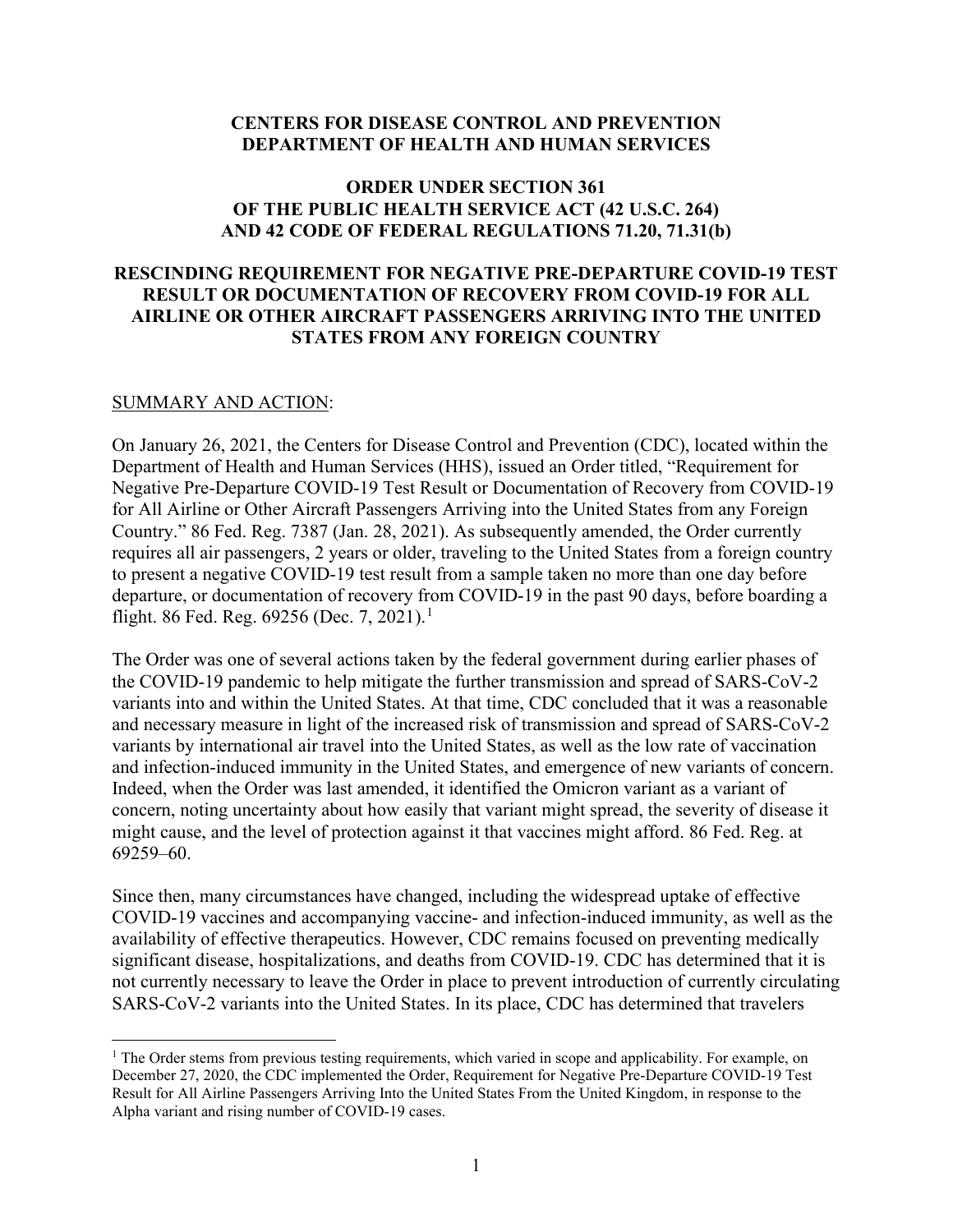have access to tools (e.g., vaccines, therapeutics, and recommended prevention measures) and guidance that allow travelers to make informed choices about the use of pre-departure testing and other prevention measures. CDC continues to recommend that all travelers remain up to date with vaccination against COVID-19 and get tested for current infection with a viral test before and after they travel, and after any known exposure to a person with COVID-19, so they can take appropriate precautions to reduce the risk of exposing others while infectious.

CDC monitors circulating SARS-CoV-2 variants around the world and can enhance prevention measures, including reinstituting testing requirements, as warranted, including if a variant emerges that may present increased risk of severe illness and death. Removing this requirement is consistent with the framework CDC released in February 2022, "COVID-19 Community Levels," reflecting public health's focus on reducing medically significant disease, hospitalization, and deaths. $2$ 

Vaccines, including boosters, continue to be the most important public health tool for fighting COVID-19, and CDC recommends that all people get vaccinated against COVID-19 as soon as they are eligible and stay up to date with their vaccinations.<sup>[3](#page-1-1)</sup> When the Order was first issued in January 2021, the United States and countries around the world were just embarking on efforts to vaccinate their populations and learn about emerging variants. Now, as of June 9, 2022, 70.9% of the U.S. population five years of age and older has received a primary series.<sup>[4](#page-1-2)</sup> Additionally, booster shots are recommended for and available to individuals five years of age and older;<sup>[5](#page-1-3)</sup> second booster shots are now recommended for adults ages 50 years or older and people ages 12 years and older who are moderately or severely immunocompromised.<sup>[6](#page-1-4)</sup> The increased percentage of individuals who are not only fully vaccinated with a primary series but have also received one or more booster doses strengthens community and individual protection against serious illness from SARS-CoV-2 and reduces the associated strain on healthcare infrastructure.

<span id="page-1-0"></span><sup>&</sup>lt;sup>2</sup> This new framework examines three currently relevant metrics for each U.S. county: new COVID-19 hospital admissions per 100,000 population in the past seven days, the percent of staffed inpatient beds occupied by patients with COVID-19, and total new COVID-19 cases per 100,000 population in the past seven days. *Indicators for Monitoring COVID-19 Community Levels and Implementing Prevention Strategies*, Centers for Disease Control and Prevention, [https://www.cdc.gov/coronavirus/2019-ncov/downloads/science/Scientific-Rationale](https://www.cdc.gov/coronavirus/2019-ncov/downloads/science/Scientific-Rationale-summary_COVID-19-Community-Levels_2022.02.23.pptx)[summary\\_COVID-19-Community-Levels\\_2022.02.23.pptx](https://www.cdc.gov/coronavirus/2019-ncov/downloads/science/Scientific-Rationale-summary_COVID-19-Community-Levels_2022.02.23.pptx) (Feb. 25, 2022).

<span id="page-1-1"></span><sup>3</sup> *COVID-19 Vaccines Work*, Centers for Disease Control and Prevention, [https://www.cdc.gov/coronavirus/2019](https://www.cdc.gov/coronavirus/2019-ncov/vaccines/effectiveness/work.html) [ncov/vaccines/effectiveness/work.html](https://www.cdc.gov/coronavirus/2019-ncov/vaccines/effectiveness/work.html) (updated Dec. 23, 2021). *See also* Thompson MG, Natarajan K, Irving SA, et al. Effectiveness of a Third Dose of mRNA Vaccines Against COVID-19–Associated Emergency Department and Urgent Care Encounters and Hospitalizations Among Adults During Periods of Delta and Omicron Variant Predominance — VISION Network, 10 States, August 2021–January 2022. MMWR Morb Mortal Wkly Rep 2022;71:139–145 (Jan. 28, 2022). DOI: <http://dx.doi.org/10.15585/mmwr.mm7104e3>(attributing decline of vaccine effectiveness to waning vaccine-induced immunity over time, possible increased immune evasion by SARS-CoV-2 variants, or a combination of these and other factors and finding that receiving a booster shot was highly effective at preventing COVID-19-associated emergency department and urgent care encounters and preventing COVID-19 associated hospitalizations).

<span id="page-1-2"></span><sup>4</sup> *COVID Data Tracker*, Centers for Disease Control and Prevention, [https://covid.cdc.gov/covid-data-](https://covid.cdc.gov/covid-data-tracker/#vaccinations_vacc-people-onedose-pop-5yr) $\frac{\text{tracker}{\text{#vacinations\_vacc-people-onedose-pop-5yr}}{\text{#CovID Data Tracker Weekly Review: The Time Is Now—Interpretive Summary for June 3, 2022, Centers for$ 

<span id="page-1-3"></span>Disease Control and Prevention, <https://www.cdc.gov/coronavirus/2019-ncov/covid-data/covidview/index.html> (June 3, 2022). 6 *COVID-19 Vaccine Boosters*, Centers for Disease Control and Prevention, [https://www.cdc.gov/coronavirus/2019-](https://www.cdc.gov/coronavirus/2019-ncov/vaccines/booster-shot.html#second-booster)

<span id="page-1-4"></span>[ncov/vaccines/booster-shot.html#second-booster](https://www.cdc.gov/coronavirus/2019-ncov/vaccines/booster-shot.html#second-booster) (updated May 24, 2022).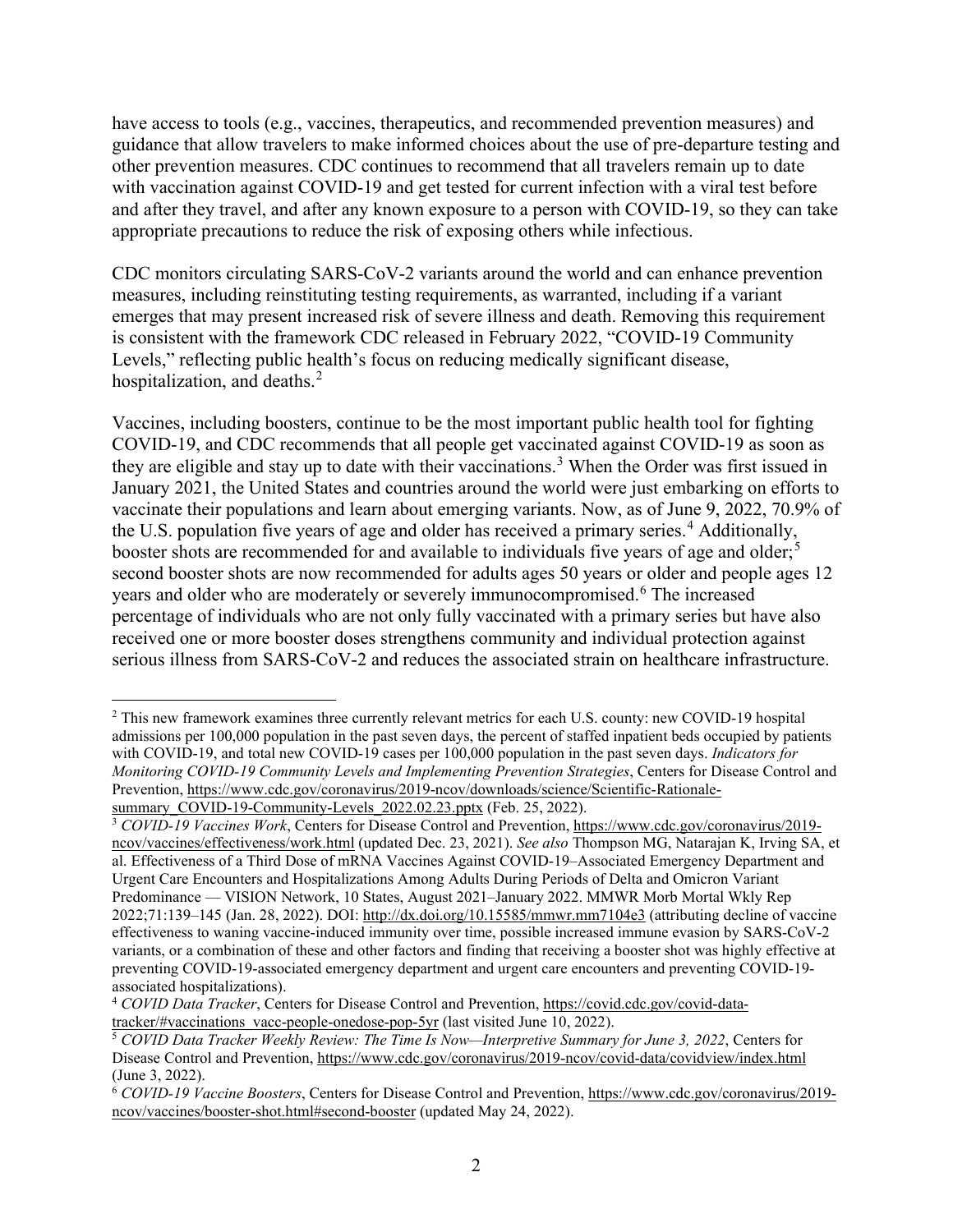We know that the now-dominant Omicron variant, though more transmissible than prior variants, has generally caused less severe disease among those who are infected. COVID-19 vaccination still remains an effective measure to prevent medically significant disease, hospitalizations, and deaths.

Similarly, the availability of efficacious and accessible treatments adds a powerful layer of protection against severe COVID-19 that was not available in January 2021.<sup>[7](#page-2-0)</sup> The U.S. government's commitment to making such medications available and the ability to produce variant-specific treatments are critical components of the next phase of the fight against COVID-19. The observed reduction in severity of COVID-19 cases and ongoing effective use of pharmaceutical interventions contribute greatly to minimize medically significant disease and largely prevent excessive strain on the healthcare sector at this stage in the pandemic.<sup>[8](#page-2-1)</sup>

Therefore, based on these considerations, I have concluded that continuation of the Order is not currently necessary.[9](#page-2-2) There being no operational need to delay implementation of this rescission for more than a short period of time, it shall take effect for all aircraft departing from their point of origin on or after Sunday, June 12, 2022, at 12:01 a.m. Eastern Daylight Time (EDT). Importantly, CDC continues to recommend that all travelers remain up to date with vaccination against COVID-19 and get tested for current infection with a viral test before and after they travel, and after any known exposure to a person with COVID-19, so they can take appropriate precautions to reduce the risk of transmission while infectious. Furthermore, CDC continues to recommend that people wear masks in indoor public transportation settings.

<span id="page-2-0"></span><sup>7</sup> *National COVID-19 Preparedness Plan—March 2022*, [https://www.whitehouse.gov/wp-](https://www.whitehouse.gov/wp-content/uploads/2022/03/NAT-COVID-19-PREPAREDNESS-PLAN.pdf)

[content/uploads/2022/03/NAT-COVID-19-PREPAREDNESS-PLAN.pdf](https://www.whitehouse.gov/wp-content/uploads/2022/03/NAT-COVID-19-PREPAREDNESS-PLAN.pdf) (last visited Mar. 30, 2022). Antiviral pills will also be added to the stockpile for the first time. *See also Information About COVID-19 EUAs for Medical Devices*, U.S. Food and Drug Administration, [https://www.fda.gov/emergency-preparedness-and-response/mcm](https://www.fda.gov/emergency-preparedness-and-response/mcm-legal-regulatory-and-policy-framework/emergency-use-authorization#coviddrugs)[legal-regulatory-and-policy-framework/emergency-use-authorization#coviddrugs](https://www.fda.gov/emergency-preparedness-and-response/mcm-legal-regulatory-and-policy-framework/emergency-use-authorization#coviddrugs) (updated June 3, 2022); *FDA News Release: Coronavirus (COVID-19) Update: FDA Authorizes First Oral Antiviral for Treatment of COVID-19*, U.S. Food and Drug Administration, [https://www.fda.gov/news-events/press-announcements/coronavirus-covid-19](https://www.fda.gov/news-events/press-announcements/coronavirus-covid-19-update-fda-authorizes-first-oral-antiviral-treatment-covid-19) [update-fda-authorizes-first-oral-antiviral-treatment-covid-19](https://www.fda.gov/news-events/press-announcements/coronavirus-covid-19-update-fda-authorizes-first-oral-antiviral-treatment-covid-19) (Dec. 22, 2021).

<span id="page-2-1"></span><sup>8</sup> *Science Brief: Indicators for Monitoring COVID-19 Community Levels and Making Public Health Recommendations*, Centers for Disease Control and Prevention, [https://www.cdc.gov/coronavirus/2019](https://www.cdc.gov/coronavirus/2019-ncov/science/science-briefs/indicators-monitoring-community-levels.html) [ncov/science/science-briefs/indicators-monitoring-community-levels.html](https://www.cdc.gov/coronavirus/2019-ncov/science/science-briefs/indicators-monitoring-community-levels.html) (updated Mar. 4, 2022); *Nationwide COVID-19 Infection- and Vaccination-Induced Antibody Seroprevalence (Blood donations)*, Centers for Disease Control and Prevention, <https://covid.cdc.gov/covid-data-tracker/#nationwide-blood-donor-seroprevalence> (last updated Feb. 18, 2022).

<span id="page-2-2"></span><sup>&</sup>lt;sup>9</sup> This Order is not a legislative rule within the meaning of the Administrative Procedure Act ("APA") but rather a rescission of a previous Order undertaken as an emergency action under the existing authority of 42 U.S.C. 264(a) and 42 CFR 71.20, 71.31(b), which was taken without notice and comment. In the event that a court determines this rescission qualifies as a legislative rule under the APA, notice and comment and a delay in effective date are not required because the prior Order was established without notice and comment and there is good cause to lift that restriction immediately, given the current judgment that it is unnecessary to prevent the introduction of COVID-19 into the United States and to seek comment prior to the effective date of this notice would be impracticable and contrary to the public interest. 5 U.S.C. 553(b)(3)(B). Further, while this Order is major under the Congressional Review Act "CRA", it is not necessary to delay the effective date for similar reasons of good cause. 5 U.S.C. 808(2).